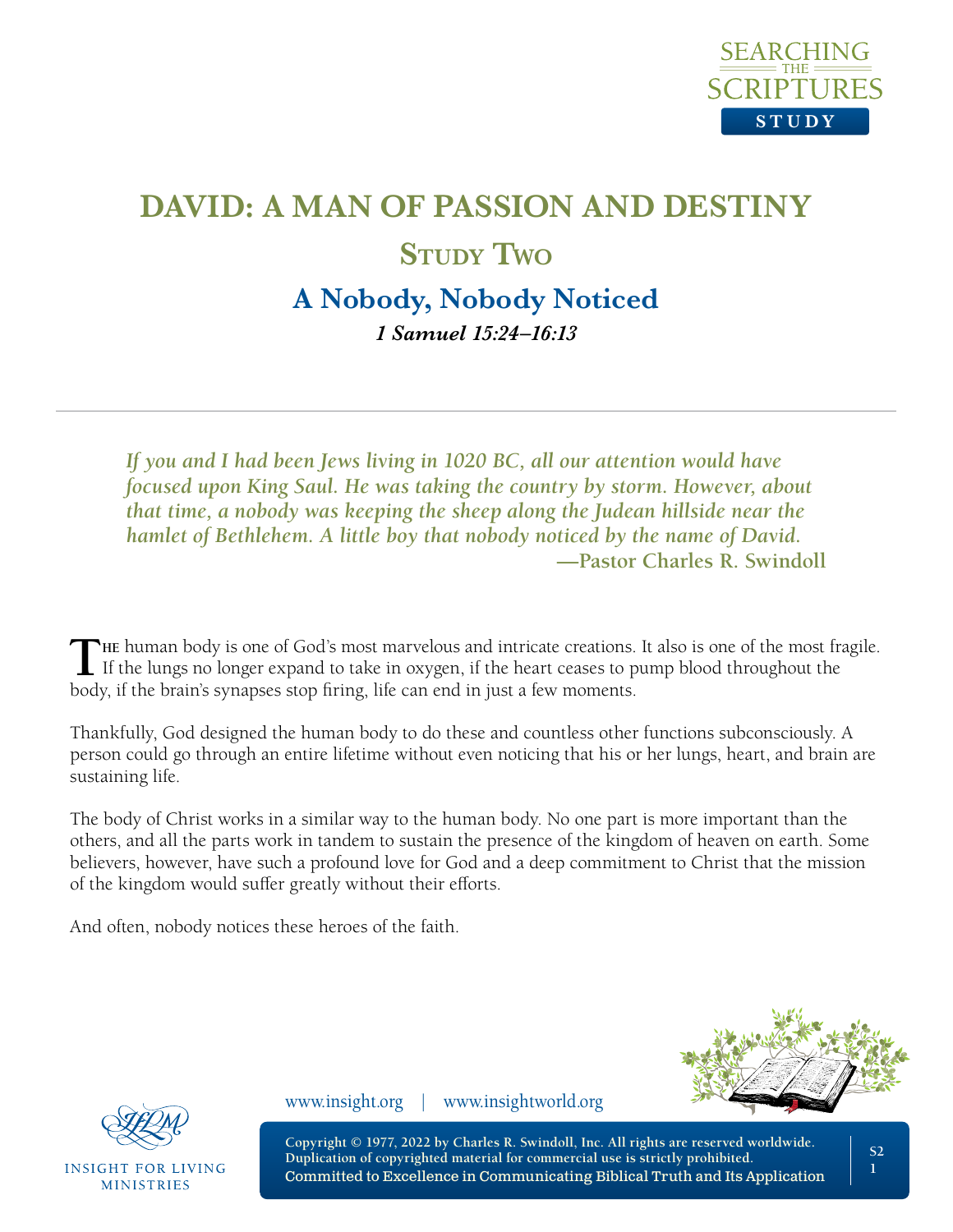

**A Nobody, Nobody Noticed**

*1 Samuel 15:24–16:13*

God's way of doing things subverts human tendencies in almost every way. While the world picks people of power, influence, and prominence to do great things, God uses nobodies. This *Searching the Scriptures* study will look at 1 Samuel 15:24–16:13 to see how God chose David—a nobody, nobody noticed—to be king over Israel and to serve God's greater purposes.



#### **PREPARE YOUR HEART**

Before David donned the majestic robes of a king, he wore the simple tunic of a shepherd. Few in ancient Israel respected shepherds, but they held an indispensable role in society. Use *[Psalm 23:1–4](https://www.biblegateway.com/passage/?search=psalm+23&version=NLT;NASB1995)* to help you prepare your heart before turning to the Scriptures.

*The LORD* is my shepherd; *I have all that I need. He lets me rest in green meadows; he leads me beside peaceful streams. He renews my strength. He guides me along right paths, bringing honor to his name. Even when I walk through the darkest valley, I will not be afraid, for you are close beside me. Your rod and your staff protect and comfort me.*



#### **TURN TO THE SCRIPTURES**

Saul, Israel's first king, was the tallest and strongest man in Israel. The Israelites wanted to have a mighty warrior-king like their neighboring nations. God granted their request. Yet Saul was the king the *people* wanted . . . not the king *God* wanted.



INSIGHT FOR LIVING **MINISTRIES** 

www.insight.org | www.insightworld.org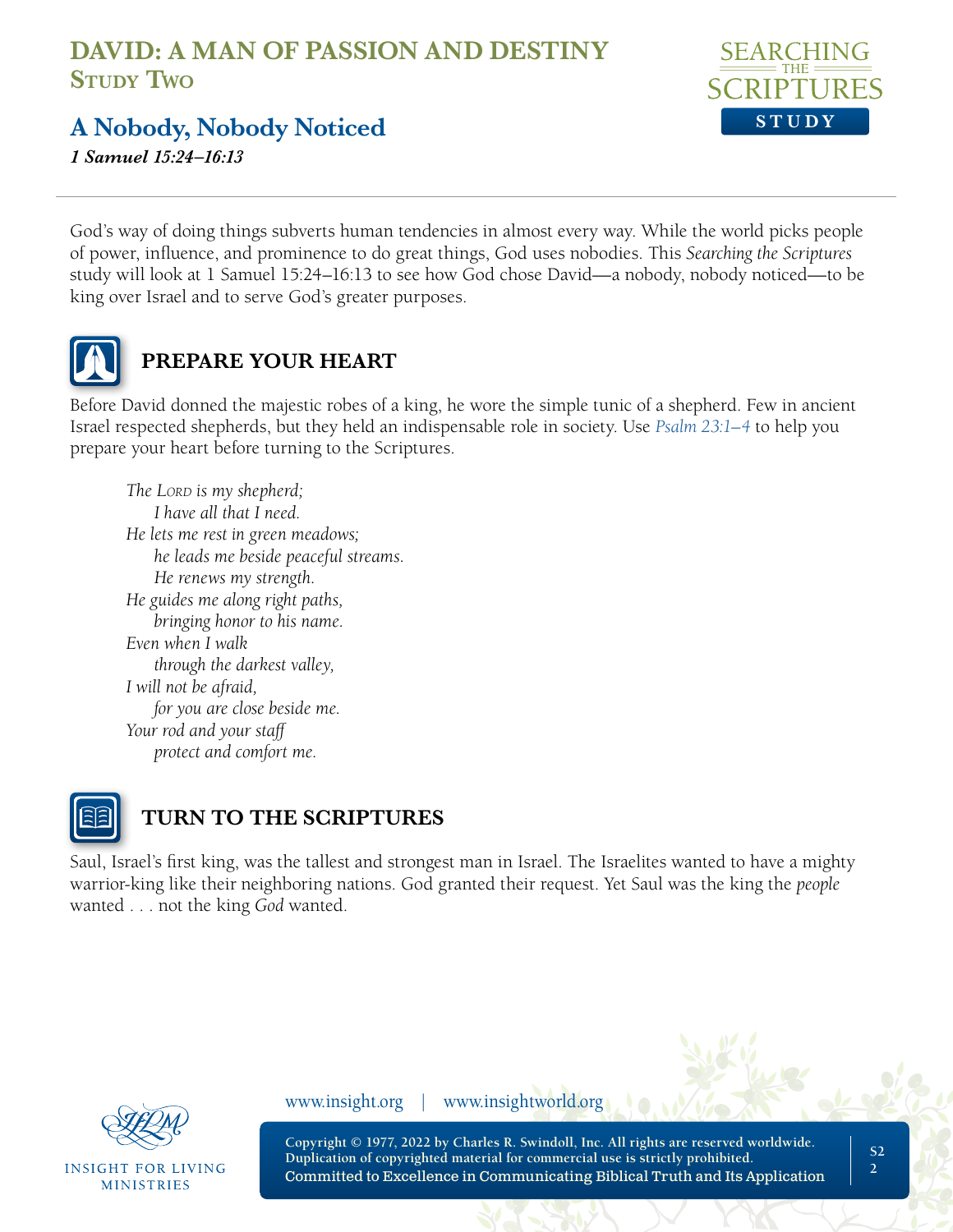

**A Nobody, Nobody Noticed**

*1 Samuel 15:24–16:13*

After years of Saul's reign, God said, "I am sorry that I ever made Saul king, for he has not been loyal to me and has refused to obey my command" (1 Samuel 15:11). What did Samuel say in *[15:27–28](https://www.biblegateway.com/passage/?search=1+Samuel+15%3A27%E2%80%9328&version=NLT;NASB1995)* when he confronted Saul about his unfaithfulness to God?

Saul likely wondered, *Who is better than me?* After all, the people of Israel made Saul king because no one was better than him . . . physically speaking. However, God desired to set a spiritually strong person over His nation to guide them into a deep, faithful relationship with Him. God desired a spiritual hero—one *nobody* expected.

#### **Observation: People Choose . . . God Corrects**

Successful Bible study always results in practical application. Yet the fruit of application grows out of interpretation of a passage's meaning. And meaning always finds its roots in observation.<sup>1</sup> Read *[1 Samuel 16:1–13](https://www.biblegateway.com/passage/?search=1+Samuel+16%3A1%E2%80%9313&version=NLT;NASB1995)*, and observe what the words of the text *say*. As you read, pay special attention to Samuel's reaction to the events recorded in the passage.

Previously, the shallow people of Israel selected Saul to be their king. According to *[16:1](https://www.biblegateway.com/passage/?search=1+Samuel+16%3A1&version=NLT;NASB1995)*, who would select the *new* king?

\_\_\_\_\_\_\_\_\_\_\_\_\_\_\_\_\_\_\_\_\_\_\_\_\_\_\_\_\_\_\_\_\_\_\_\_\_\_\_\_\_\_\_\_\_\_\_\_\_\_\_\_\_\_\_\_\_\_\_\_\_\_\_\_\_\_\_\_\_\_\_\_\_\_\_\_\_\_\_\_\_\_\_\_\_\_\_



INSIGHT FOR LIVING **MINISTRIES** 

www.insight.org | www.insightworld.org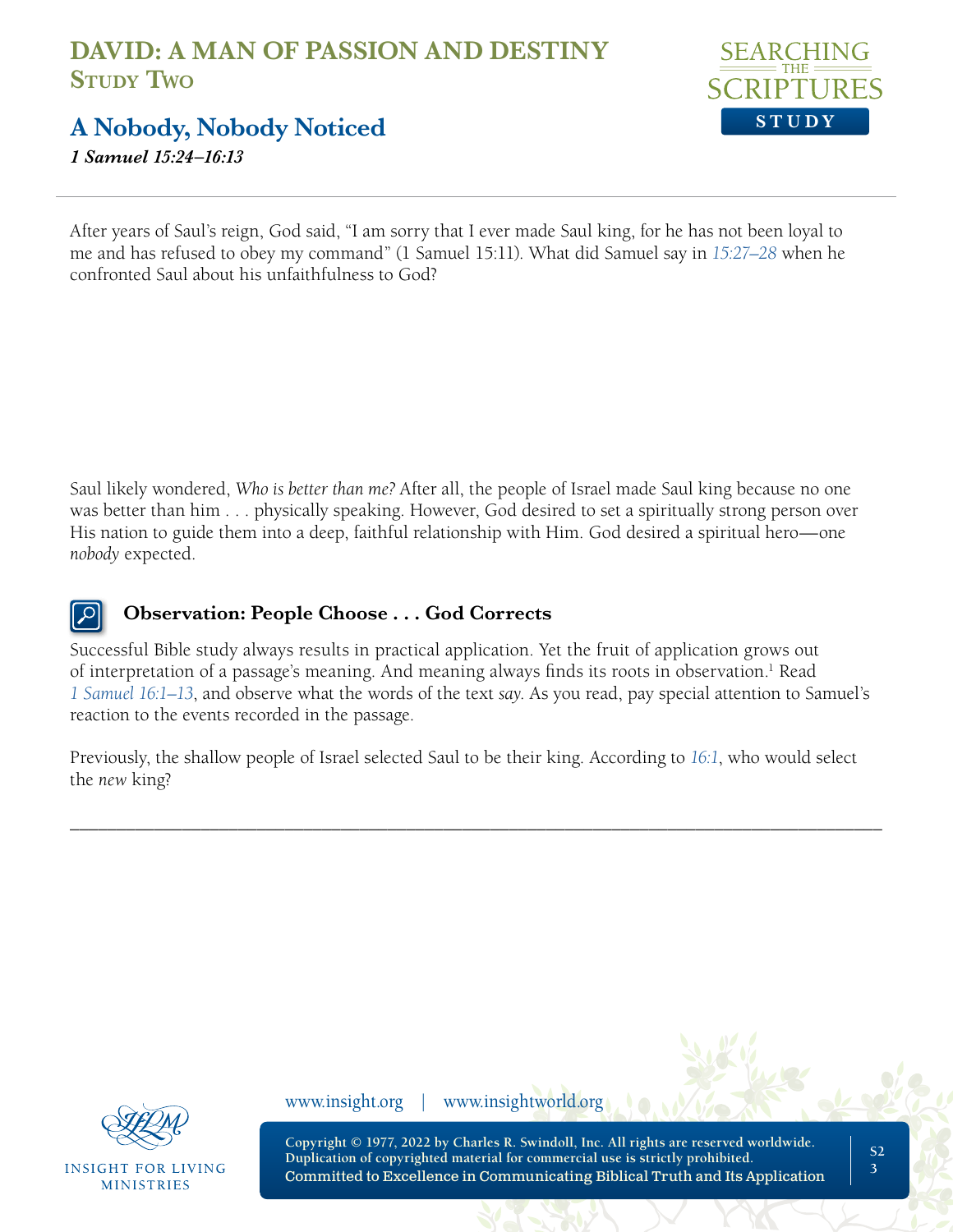

**A Nobody, Nobody Noticed**

*1 Samuel 15:24–16:13*

How did Samuel react in *[1 Samuel 16:6](https://www.biblegateway.com/passage/?search=1+Samuel+16%3A6&version=NLT;NASB1995)* when he saw Jesse's first son Eliab? According to *[16:7](https://www.biblegateway.com/passage/?search=1+Samuel+16%3A7&version=NLT;NASB1995)*, why did he react this way? Why did God ultimately *not* choose Eliab to be king?

As Jesse paraded each of his sons before Samuel, what was God's answer for each as to whether or not he would be king?

**Abinadab** (*[1 Samuel 16:8](https://www.biblegateway.com/passage/?search=1+Samuel+16%3A8&version=NLT;NASB1995)*): \_\_\_\_\_\_\_\_\_\_\_\_\_\_\_\_\_\_\_\_\_\_\_\_\_\_\_\_\_\_\_\_\_\_\_\_\_\_\_\_\_\_\_\_\_\_\_\_\_\_\_\_\_\_\_\_\_\_\_\_\_\_\_\_\_

| Shimea |  |
|--------|--|
|        |  |

**Jesse's next four sons** (*[16:10](https://www.biblegateway.com/passage/?search=1+Samuel+16%3A10&version=NLT;NASB1995)*): \_\_\_\_\_\_\_\_\_\_\_\_\_\_\_\_\_\_\_\_\_\_\_\_\_\_\_\_\_\_\_\_\_\_\_\_\_\_\_\_\_\_\_\_\_\_\_\_\_\_\_\_\_\_\_\_\_\_\_\_\_\_

Although Jesse showed Samuel seven of his sons, he had eight. According to *[16:11](https://www.biblegateway.com/passage/?search=1+Samuel+16%3A11&version=NLT;NASB1995)*, where was this last son while Samuel was meeting the seven other sons?



**INSIGHT FOR LIVING MINISTRIES** 

www.insight.org | www.insightworld.org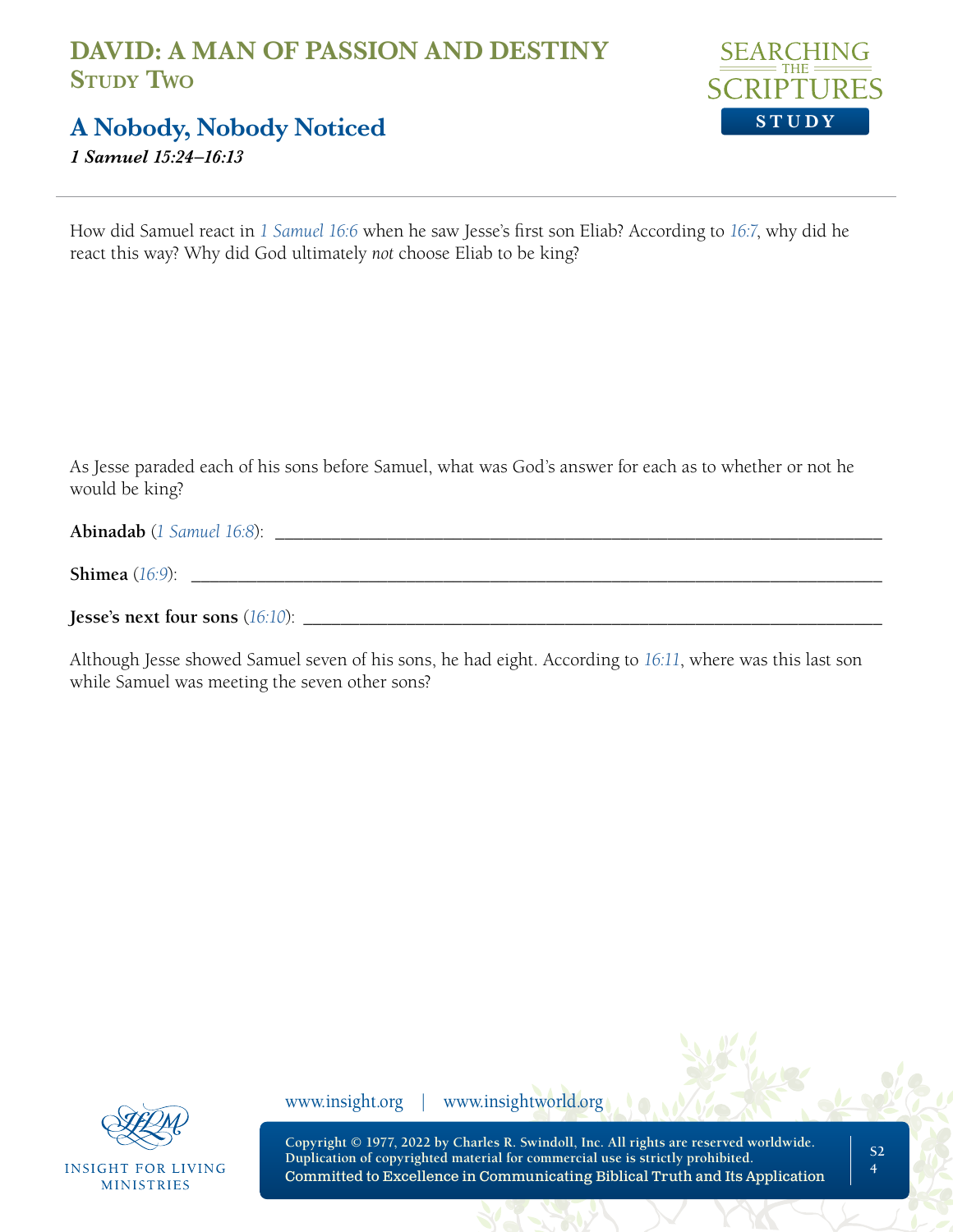

**A Nobody, Nobody Noticed**

*1 Samuel 15:24–16:13*

According to *[1 Samuel 16:12](https://www.biblegateway.com/passage/?search=1+Samuel+16%3A12&version=NLT;NASB1995)*, what did God say when Samuel met David, Jesse's final son? What did Samuel do in response in *[16:13](https://www.biblegateway.com/passage/?search=1+Samuel+16%3A13&version=NLT;NASB1995)*?

Not even David's own father noticed the spiritual depth of the lowly shepherd out in the fields. Yet God saw David's heart, and He would turn this overlooked boy into a king.

*Jesse reveals two very common mistakes made by parents. Number one, he didn't have an equal appreciation for all his children. And number two, he failed to cultivate a mutual selfrespect among them.* **—Pastor Chuck Swindoll**

#### **Interpretation: People Forget . . . God Remembers**

Pastor Chuck Swindoll notes that interpretation requires determining what a passage of Scripture *means*, not "imposing your opinions on the Bible."2 This principle is especially important when the meaning of a passage may feel difficult to accept.

How did Samuel's response to his conversation with God in *[1 Samuel 16:1–2](https://www.biblegateway.com/passage/?search=1+Samuel+16%3A1%E2%80%932&version=NLT;NASB1995)* reveal his lack of trust in God's plan? How is Samuel's example instructive for followers of Jesus today?



**INSIGHT FOR LIVING MINISTRIES** 

www.insight.org | www.insightworld.org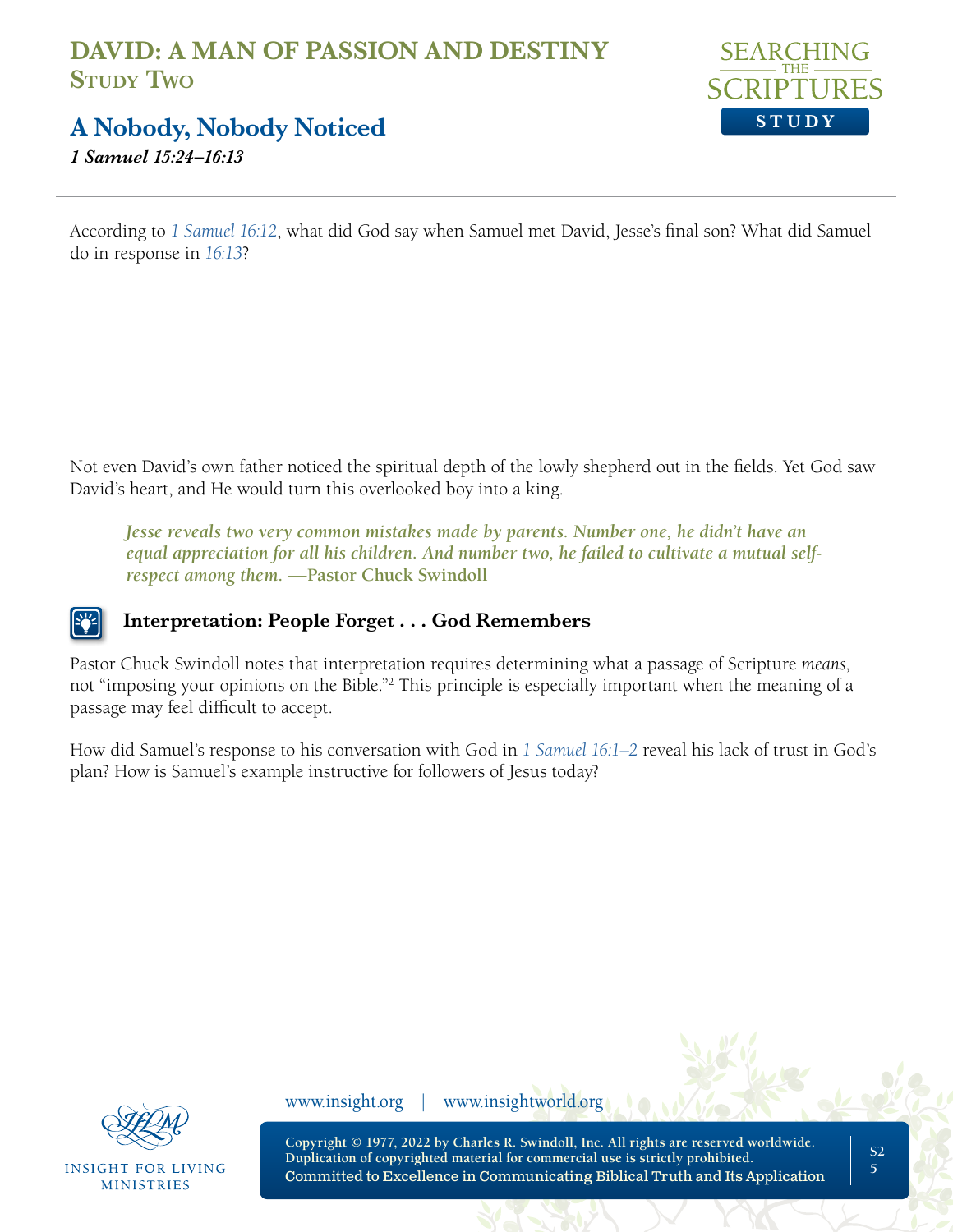

**A Nobody, Nobody Noticed**

*1 Samuel 15:24–16:13*

Why did Jesse show Samuel all his sons *except* David? What did Samuel's response in *[1 Samuel](https://www.biblegateway.com/passage/?search=1+Samuel+16%3A6&version=NLT;NASB1995) 16:6* reveal about what both he and Jesse considered most important for Israel's future king? Similarly, what does this scene reveal about David, especially in comparison with his brothers? (Hint: Remember God's word in *[16:7](https://www.biblegateway.com/passage/?search=1+Samuel+16%3A7&version=NLT;NASB1995)*.)

If I could change one thing about my focus, I would like to see people not by face but by *heart. Wouldn't that be a marvelous ability? What discernment! Now, you see, we're not able to do that. We have limited focus. Only God can do that.* —Pastor Chuck Swindoll

#### **Correlation: God Comes . . . People Reject**

Imagine how the people of Bethlehem reacted when they heard that the young shepherd David would be king. They likely wouldn't have believed it! David's experience parallels that of Jesus' in this way. The gospels say very little about Jesus' life between His birth and His public ministry. For much of Jesus' life, He too was a nobody, nobody noticed.

*[Mark 6:1–6](https://www.biblegateway.com/passage/?search=Mark+6%3A1%E2%80%936&version=NLT;NASB1995)* tells of Jesus teaching in His hometown, Nazareth, among people who knew Him and His family well. According to *[6:2](https://www.biblegateway.com/passage/?search=Mark+6%3A2&version=NLT;NASB1995)*, how did these old acquaintances respond to Jesus' teaching?



INSIGHT FOR LIVING **MINISTRIES** 

www.insight.org | www.insightworld.org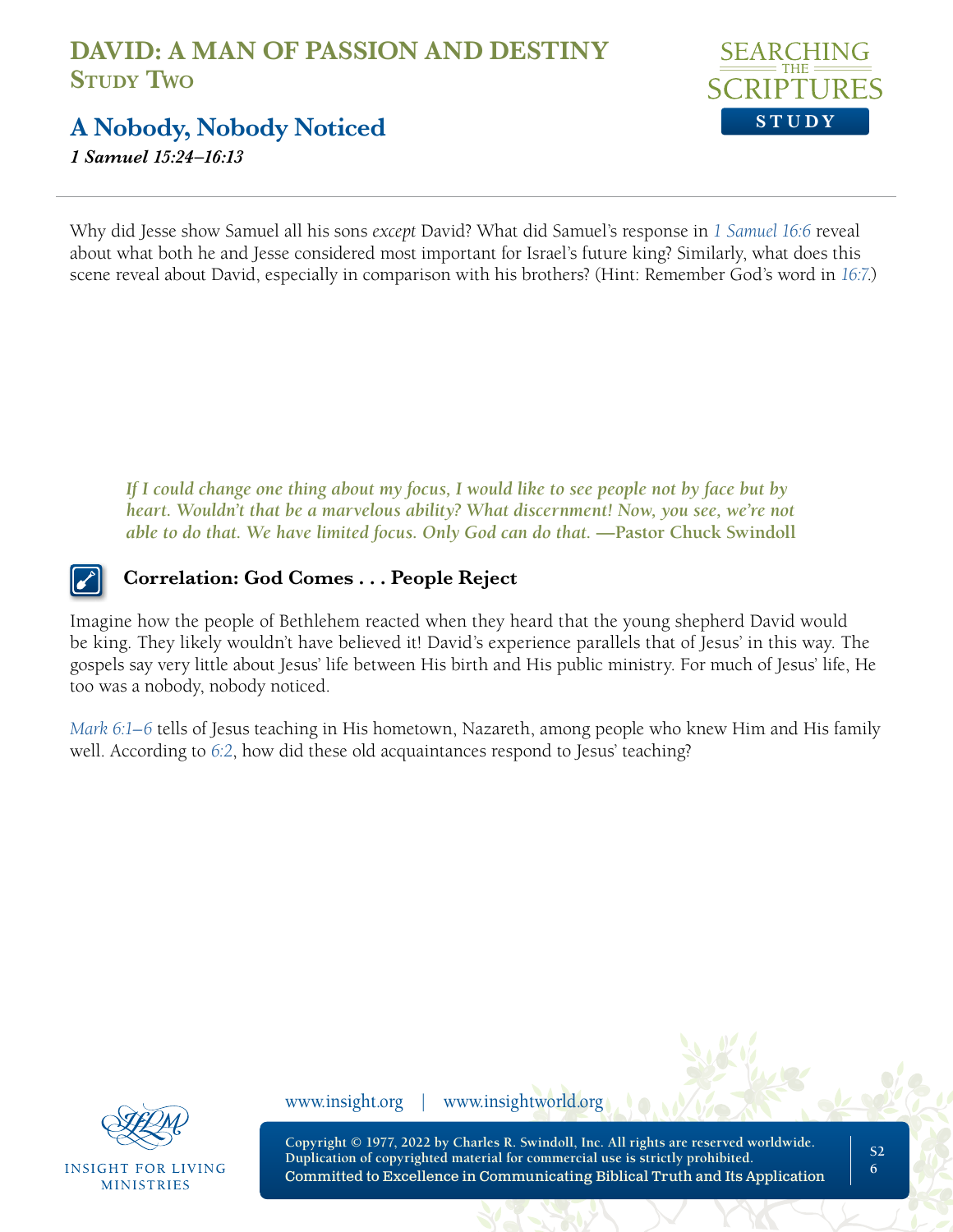

## **A Nobody, Nobody Noticed**

*1 Samuel 15:24–16:13*

According to *[Mark 6:3](https://www.biblegateway.com/passage/?search=Mark+6%3A3&version=NLT;NASB1995)*, why did the people from Nazareth respond this way? What detail about their response does this verse add?

According to *[6:5](https://www.biblegateway.com/passage/?search=Mark+6%3A5&version=NLT;NASB1995)*, what was the result of the crowd's reaction to Jesus?

The people of Nazareth saw Jesus as nothing more than the carpenter Joseph's son. And how could God use a nobody like Him? Because the people adopted this narrow perspective of God's power, they missed out on the blessings that God wanted to shower upon them. And God still wants to use nobodies to unfold His purposes in the world today.



#### **Application: God Speaks . . . We Apply**

Pastor Chuck sees three timeless lessons taught through this account of a nobody chosen by God that can instruct those who follow Him today:

- 1. *God's solutions are often strange and simple. Be open!* God's will isn't complicated. He has less interest in external appearance and more concern for inner holiness.
- 2. *God's promotions are usually sudden and surprising. Be ready!* You never know when God will call on you to fill a need. And He *will* use you . . . if you'll allow Him.
- 3. *God's selections are always sovereign and sure. Be calm!* Times will come when the world feels shrouded in darkness—hopeless. Trust in Him. He knows what He's doing.



INSIGHT FOR LIVING **MINISTRIES** 

www.insight.org | www.insightworld.org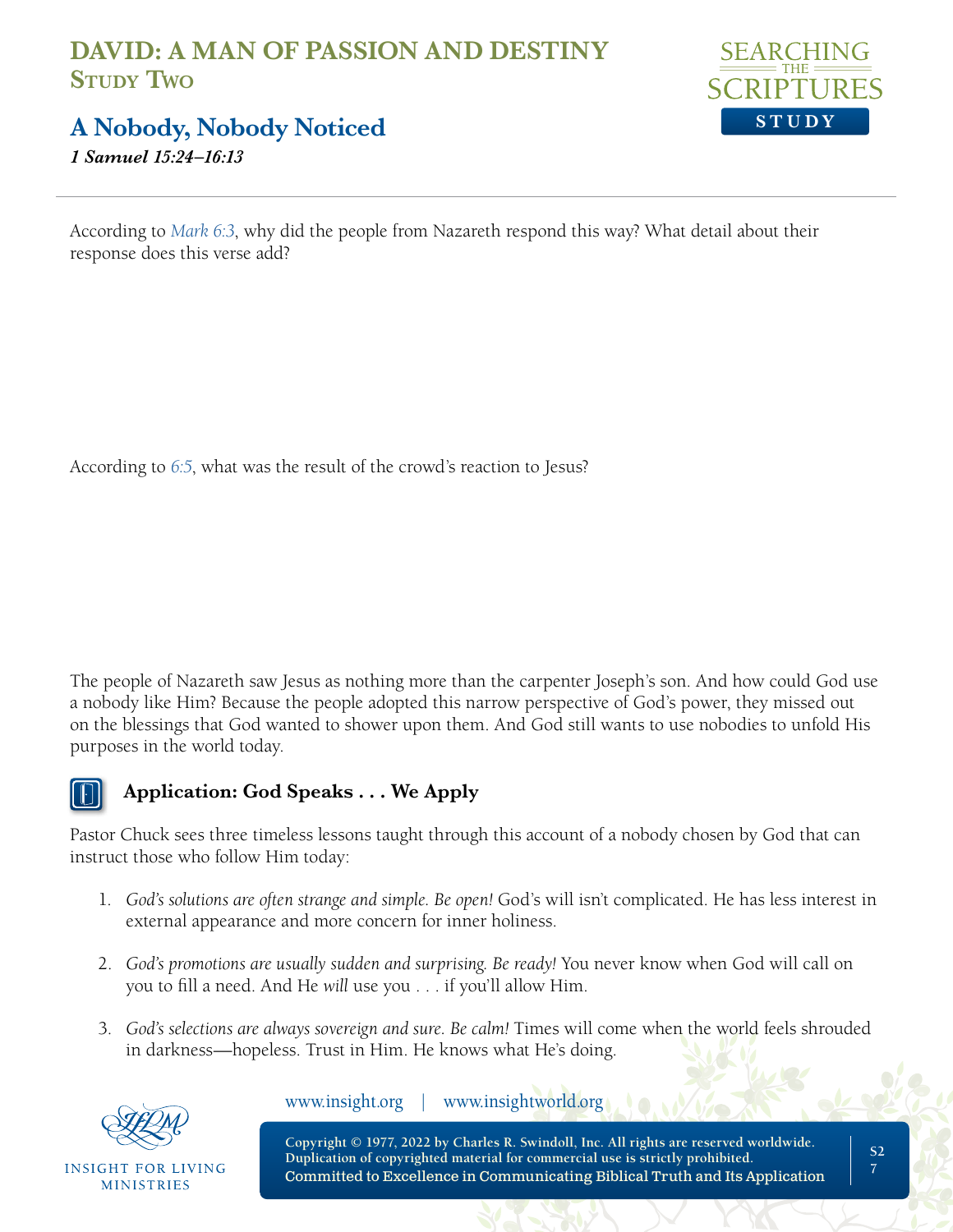

**A Nobody, Nobody Noticed**

*1 Samuel 15:24–16:13*

In what ways do you find society evaluating people based on outward appearance rather than the heart? If you also feel the temptation to do so, how would shifting more of your own focus toward others' hearts affect your relationships?

*Oh, for the ability to see beyond the obvious. To see beyond the bad track record. To see beyond the age or the looks or the lack of intelligence. To see worth and value down deep inside.* **—Pastor Chuck Swindoll** 

Do you ever feel like a nobody—as if nobody notices your hard work, your good character, your care for others? How does the example of David speak to your situation and encourage you today?

God can use *anyone* to do amazing things—even a nobody like David. God saw the pure heart of this otherwise unknown shepherd and chose David to rule and lead His people. David's situation, however, is not one-of-a-kind. God still looks at the heart today, and He still searches for nobodies who are ready to serve Him.



**INSIGHT FOR LIVING MINISTRIES** 

www.insight.org | www.insightworld.org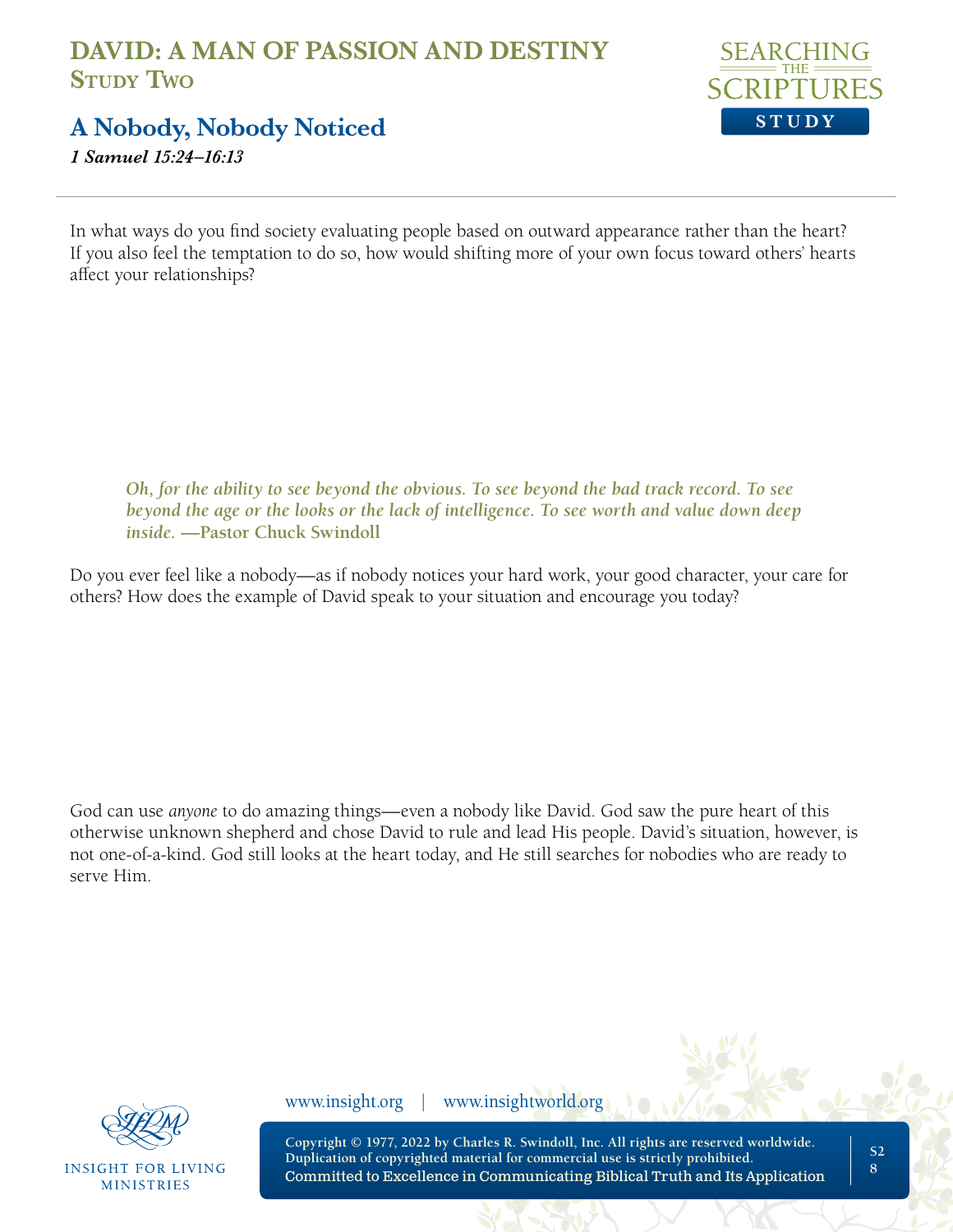

# **A Nobody, Nobody Noticed**

*1 Samuel 15:24–16:13*



# **A FINAL PRAYER**

*Father, I praise You for the way You have worked out Your good purposes in the world. Thank You for using nobodies like David to extend Your love to those who need it most. I ask You to use me in this way. Work in my heart to clean out my sin so I might participate in the wonderful plan for Your creation. I pray these things in Jesus' holy name. Amen.*

## ENDNOTES<br>1 To learn abo

- 1. To learn about Pastor Chuck Swindoll's *Searching the Scriptures* method of Bible study, go to the web page, "*[How to Study the Bible for Yourself](https://sts.insight.org/)*."
- 2. Charles R. Swindoll, *Searching the Scriptures: Find the Nourishment Your Soul Needs* (Carol Stream, IL: Tyndale House, 2016), 111.



**INSIGHT FOR LIVING MINISTRIES** 

**Copyright © 1977, 2022 by Charles R. Swindoll, Inc. All rights are reserved worldwide. Duplication of copyrighted material for commercial use is strictly prohibited.** Committed to Excellence in Communicating Biblical Truth and Its Application www.insight.org | www.insightworld.org

**S2 9**